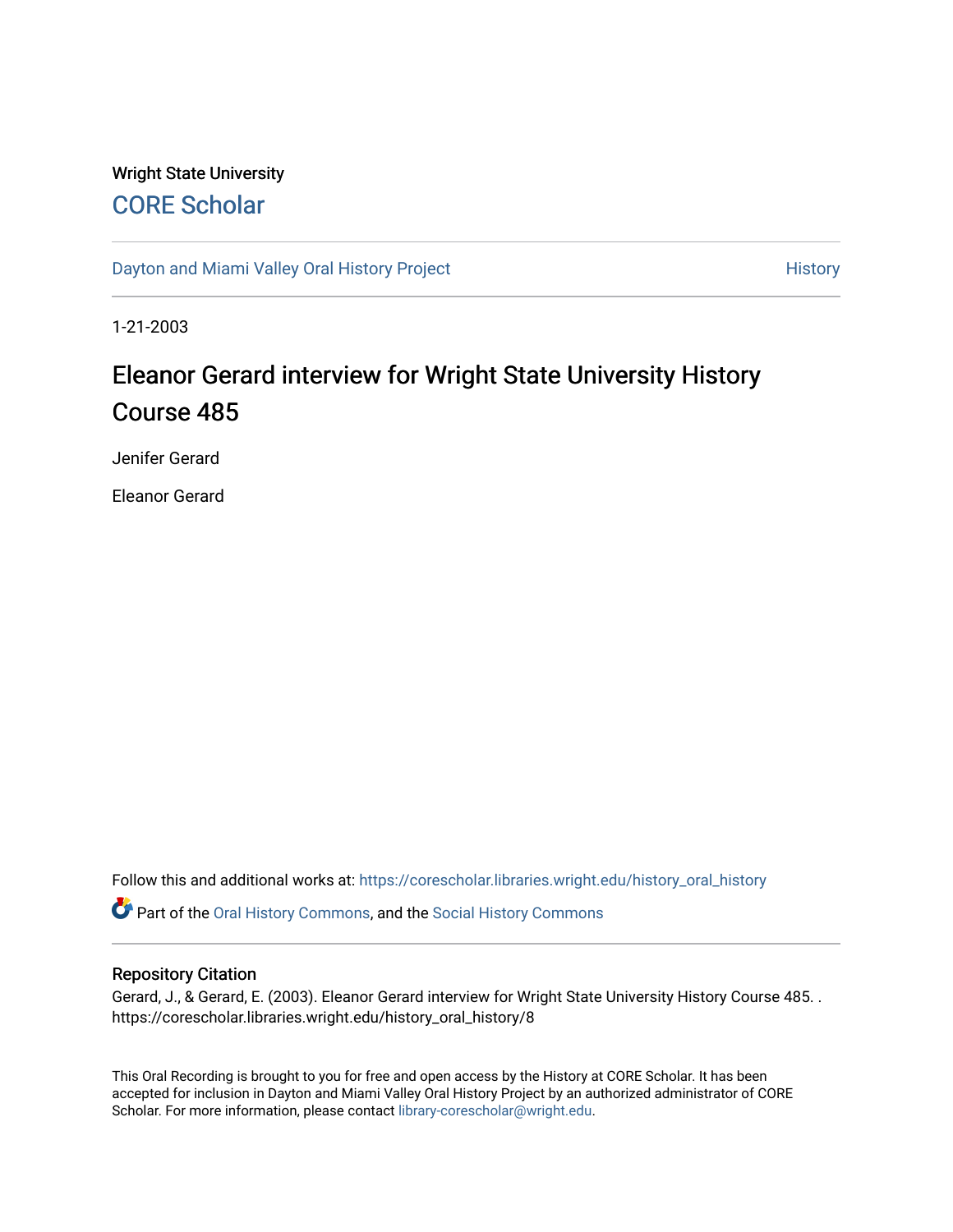### **Wright State University [CORE Scholar](https://corescholar.libraries.wright.edu?utm_source=corescholar.libraries.wright.edu%2Fhistory_oral_history%2F8&utm_medium=PDF&utm_campaign=PDFCoverPages)**

[Dayton and Miami Valley Oral History Project](https://corescholar.libraries.wright.edu/history_oral_history?utm_source=corescholar.libraries.wright.edu%2Fhistory_oral_history%2F8&utm_medium=PDF&utm_campaign=PDFCoverPages) [History](https://corescholar.libraries.wright.edu/history_comm?utm_source=corescholar.libraries.wright.edu%2Fhistory_oral_history%2F8&utm_medium=PDF&utm_campaign=PDFCoverPages) American History

1-21-2003

# Eleanor Gerard interview for Wright State University History Course 485

Jenifer Gerard

Eleanor Gerard

Follow this and additional works at: [https://corescholar.libraries.wright.edu/history\\_oral\\_history](https://corescholar.libraries.wright.edu/history_oral_history?utm_source=corescholar.libraries.wright.edu%2Fhistory_oral_history%2F8&utm_medium=PDF&utm_campaign=PDFCoverPages) Part of the [Oral History Commons](http://network.bepress.com/hgg/discipline/1195?utm_source=corescholar.libraries.wright.edu%2Fhistory_oral_history%2F8&utm_medium=PDF&utm_campaign=PDFCoverPages), and the [Social History Commons](http://network.bepress.com/hgg/discipline/506?utm_source=corescholar.libraries.wright.edu%2Fhistory_oral_history%2F8&utm_medium=PDF&utm_campaign=PDFCoverPages)

#### Repository Citation

Gerard, J., & Gerard, E. (2003). Eleanor Gerard interview for Wright State University History Course 485. . https://corescholar.libraries.wright.edu/history\_oral\_history/8

This Oral Recording is brought to you for free and open access by the History at CORE Scholar. It has been accepted for inclusion in Dayton and Miami Valley Oral History Project by an authorized administrator of CORE Scholar. For more information, please contact [corescholar@www.libraries.wright.edu, library-corescholar@wright.edu](mailto:corescholar@www.libraries.wright.edu,%20library-corescholar@wright.edu).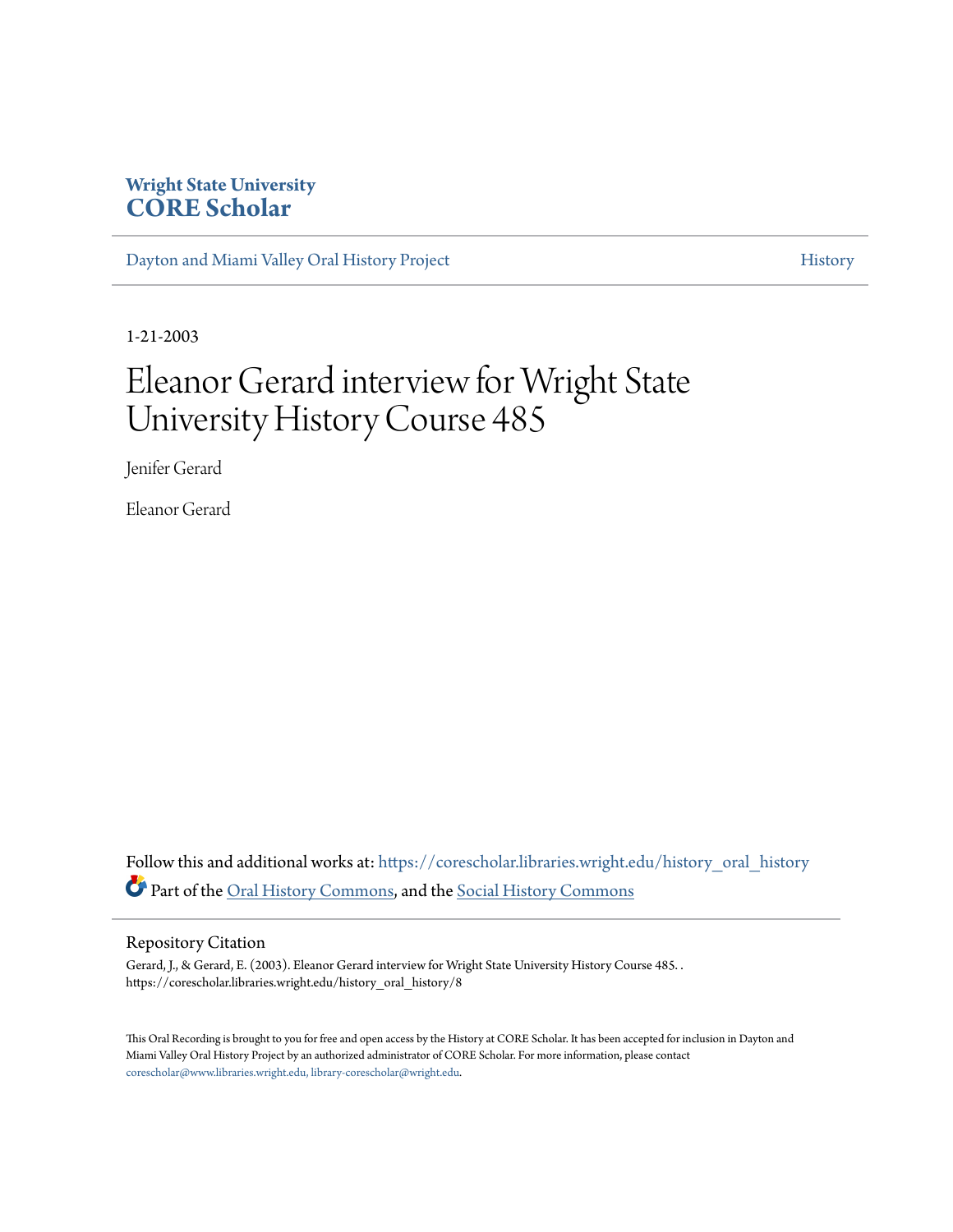| Previous Thread Next Thread Close |                                               |  |                                                                    |
|-----------------------------------|-----------------------------------------------|--|--------------------------------------------------------------------|
| Reply                             | Reply Privately Quote                         |  | Download                                                           |
| Message no. 111                   |                                               |  | Posted by Jenifer Gerard (s034jlg) on Monday, March 3, 2003 3:45pm |
| Eleanor Gerard                    |                                               |  |                                                                    |
|                                   | 1) Born in Pennsylvania                       |  |                                                                    |
|                                   | 2) Moved to Tacoma Washington                 |  |                                                                    |
|                                   | 3) Met Frank Gerard                           |  |                                                                    |
|                                   | 4) Attended college; taught elementary school |  |                                                                    |
|                                   | 5) Married Frank Gerard                       |  |                                                                    |
|                                   | 6) Moved to Dayton                            |  |                                                                    |
| 7) Apartments                     |                                               |  |                                                                    |
|                                   | 8) Gave birth to first child                  |  |                                                                    |
| 9) Depression                     |                                               |  |                                                                    |
|                                   | 10) Visited Tacoma                            |  |                                                                    |
| 11) Maine                         |                                               |  |                                                                    |
| 12) Syracuse                      |                                               |  |                                                                    |
| 13) Oakwood                       |                                               |  |                                                                    |
|                                   | 14) Oakwood Community Center                  |  |                                                                    |
| 15) Orville Wright                |                                               |  |                                                                    |
|                                   |                                               |  |                                                                    |

Previous Thread Next Thread Close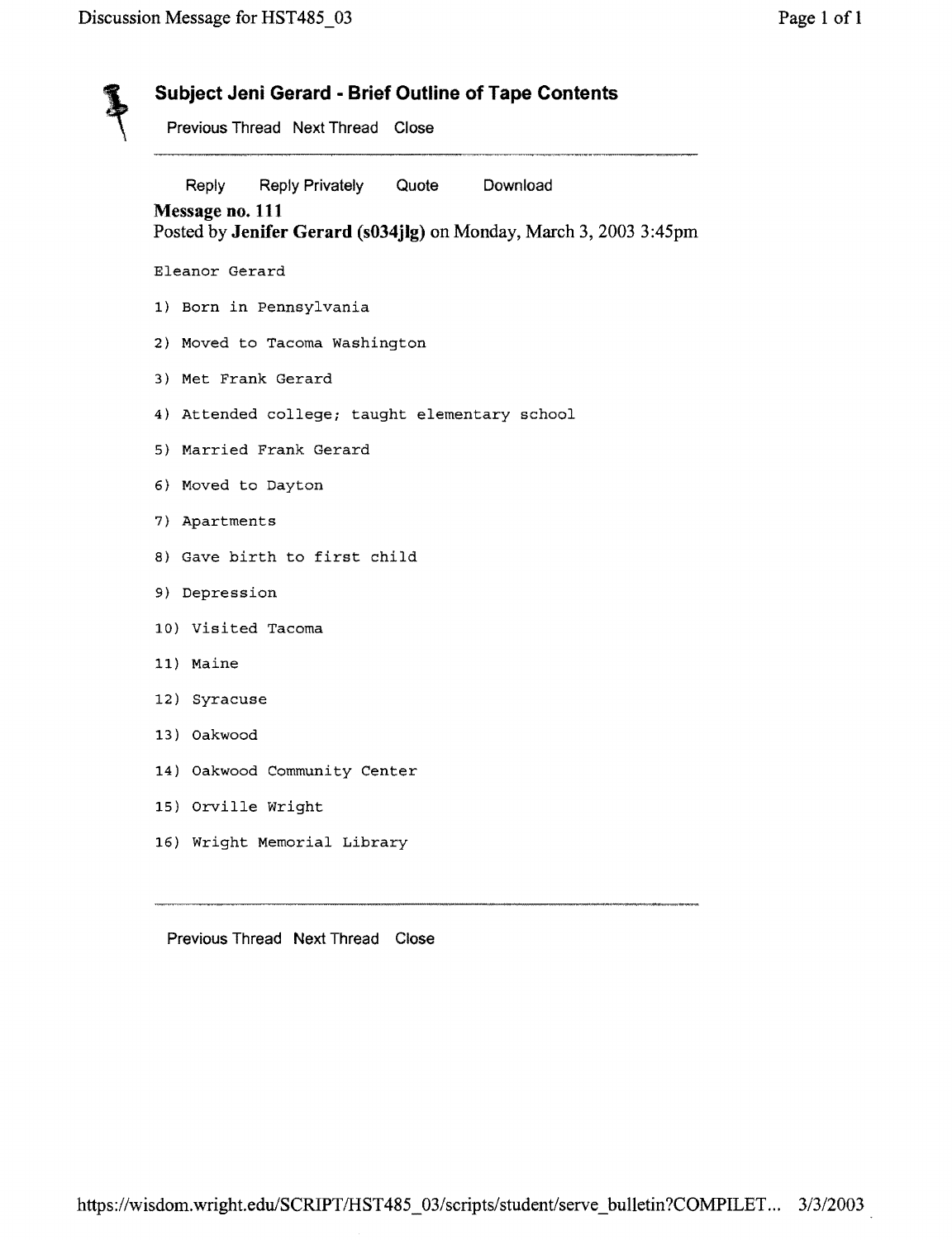Jenifer Gerard March 3, 2003

Oral History Project: Interviews with Eleanor Gerard

On January 21, 2003 and March 2, 2003, Eleanor Whisner Gerard talked about her life. She spoke for this interview from the kitchen of her Washington Township home. Mrs. Gerard will turn 100 on May 2, 2003.

Contained in the interview are the following topics:

Eleanor was born in Pennsylvania, the youngest of seven children. Her father was a saw filer for the mills. Her family moved to Tacoma, Washington when Eleanor was still quite young. Her early memories include Mount Rainier, which she could see from her dining room window.

Eleanor met her future husband, Frank Gerard, while in high school. After college, Eleanor taught elementary school for five years. During this time, Frank and Eleanor fell in love and eventually married and moved to Dayton, Ohio in 1929.

Frank worked for Frigidaire Corp. for 40 years as a Chemical Engineer. Frigidaire holds several patents thanks to Frank's inventions.

Frank and Eleanor raised three children: Jim, Cynthia and Jane Elizabeth (Betsy). All three children attended Smith Elementary and Oakwood Junior/High Schools. Eleanor talked at length about the first house she and Frank bought on Forrer Blvd (transcribed). All three children went on to graduate from Ohio Wesleyan University. Betsy and Cynthia taught school, like their mother. Jim still works for National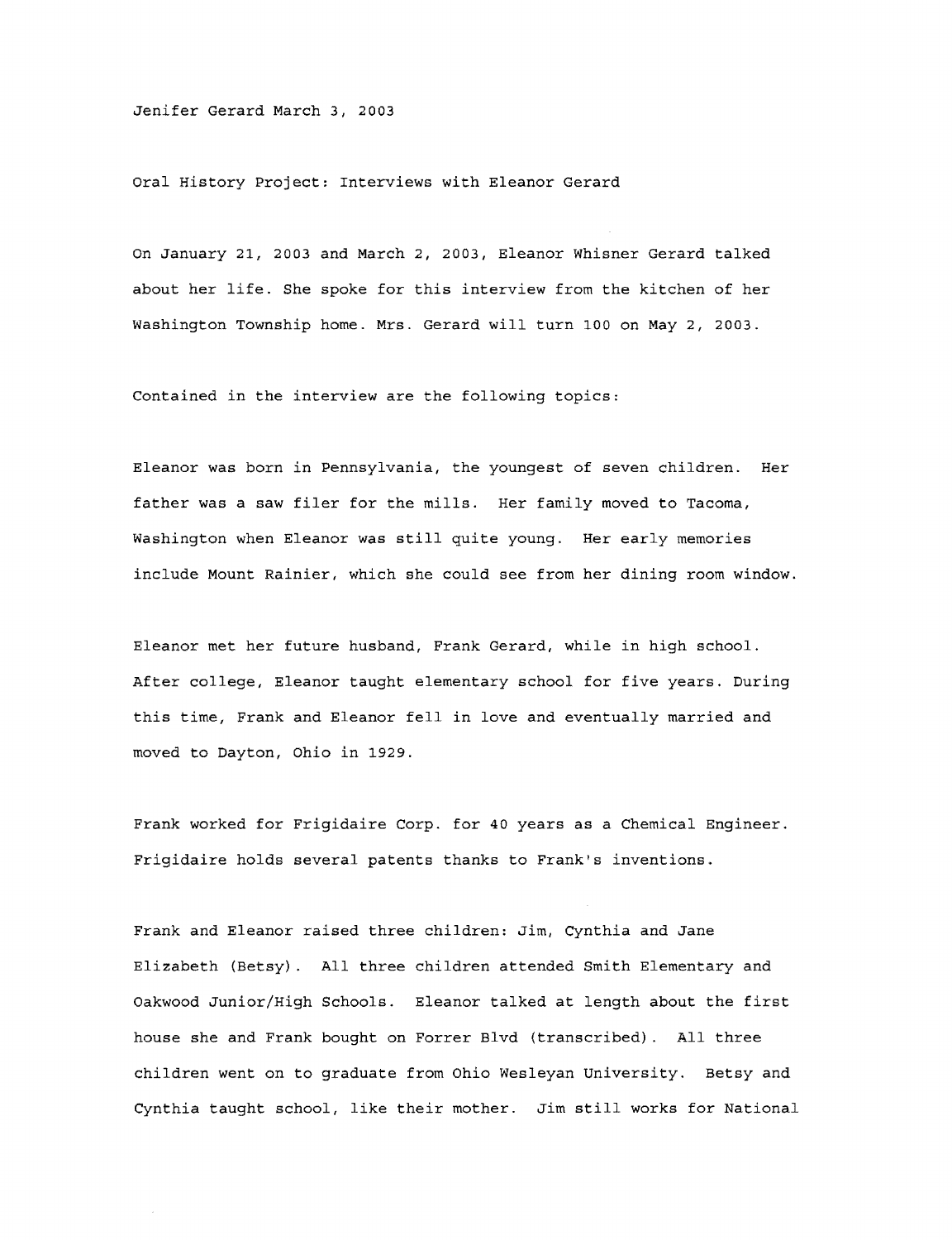City Bank after 40 years. There are now Gerard offspring as far away as England, Washington, Florida and Nevada, and close to home in Dayton, Cincinnati and Columbus Ohio.

She spoke about furnishing their first apartment with furniture "bought on time" from Rike's department store. During the Depression, Frank was never out of a job, but did take several pay cuts. Mrs. Gerard spoke with pride when she said, "every time Frank took a pay cut, we just moved to a smaller apartment."

Mrs. Gerard also talked at length about her trip home to Tacoma after the birth of her first child, Jim. She also spoke about Syracuse, New York. (partially transcribed) Frank was loaned to Lamp & Company by Frigidaire for a short time. Their second child, Cynthia, was born in Syracuse.

Eleanor talked at length about her meeting with Orville Wright in the early 1940's. She remarked that Carrie, his housekeeper, wanted desperately to re-cover his beloved chair, but could not since Mr. Wright expected to be able to sit in it every evening. (Transcribed)

Eleanor also talked about the Wright Memorial Library, where Frank Gerard was Secretary/Treasurer for several years after Orville Wright passed away.

Eleanor spoke from the home that she and Frank built around a one-room cabin that they used for many years as a weekend retreat. Although this is not discussed in the interview, they moved into this house in 1969.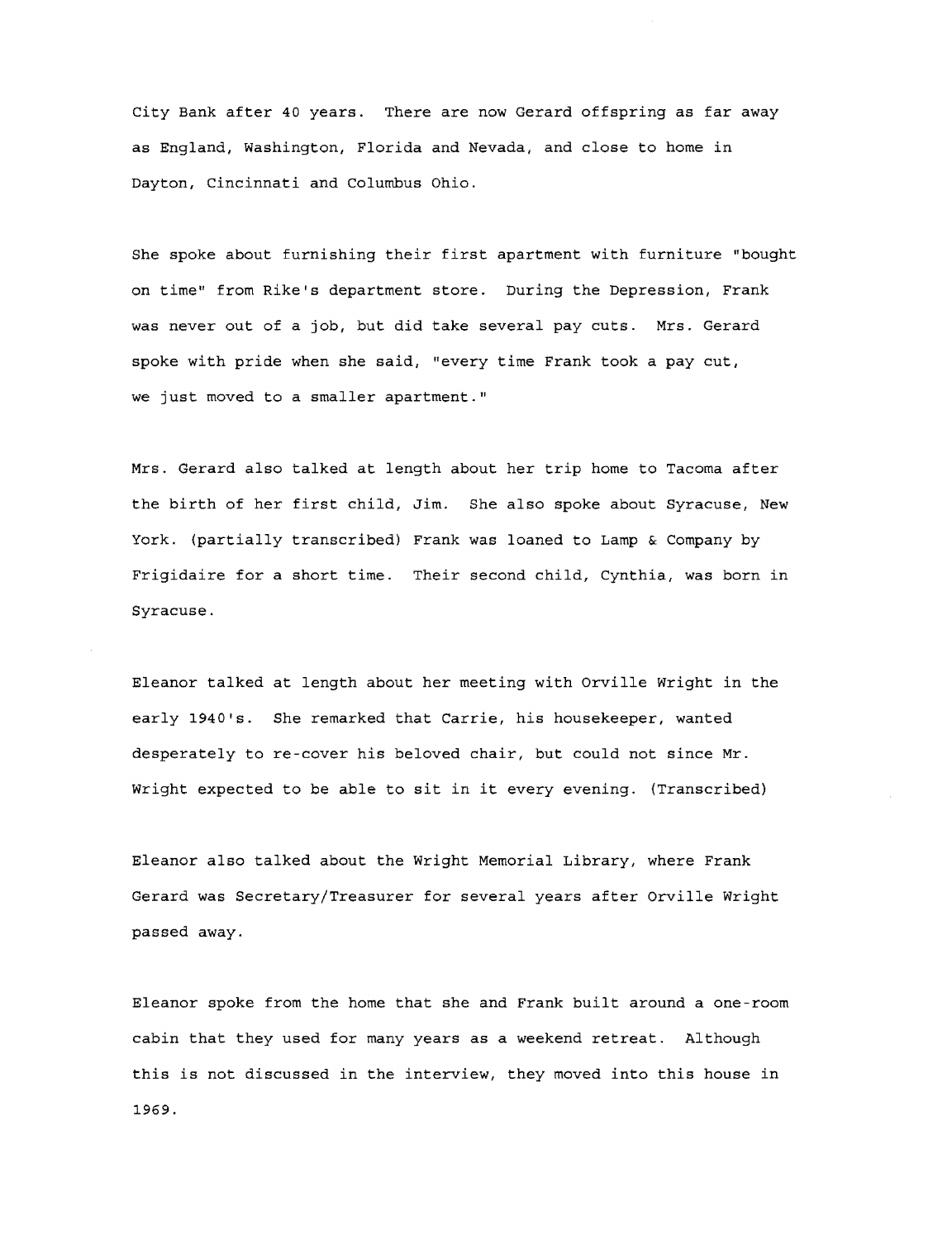After Frank's retirement from Frigidaire, also in 1969, they traveled throughout the united States and Mexico in their Airstream. In fact, the news of their grandchildren's births often reached them in places such as Guatemala and Panama.

Frank died in 1994, one week after his Grandson Jason's wedding. Frank was 92 years old at the time of his death. Eleanor has lived the past nine years independently, continuing to maintain her home and her garden. Every day that weather permits, she makes the trek down her long hill of a driveway to retrieve the mail and check on the neighborhood below. Her son Jim lives above the garage in a separate apartment so that she can continue to live on her own.

The interviews with Mrs. Gerard totaled about 90 minutes. She was quite comfortable recalling her fond memories of Dayton, the Wright brothers and Oakwood. Her best memories are of her children thriving in a safe and happy environment, while she volunteered regularly for the community. (transcribed) Eleanor Gerard's definition of the Good Life was and continues to be about her home and her family. She enjoyed many friends, often entertaining them in her home in Dayton. (transcribed)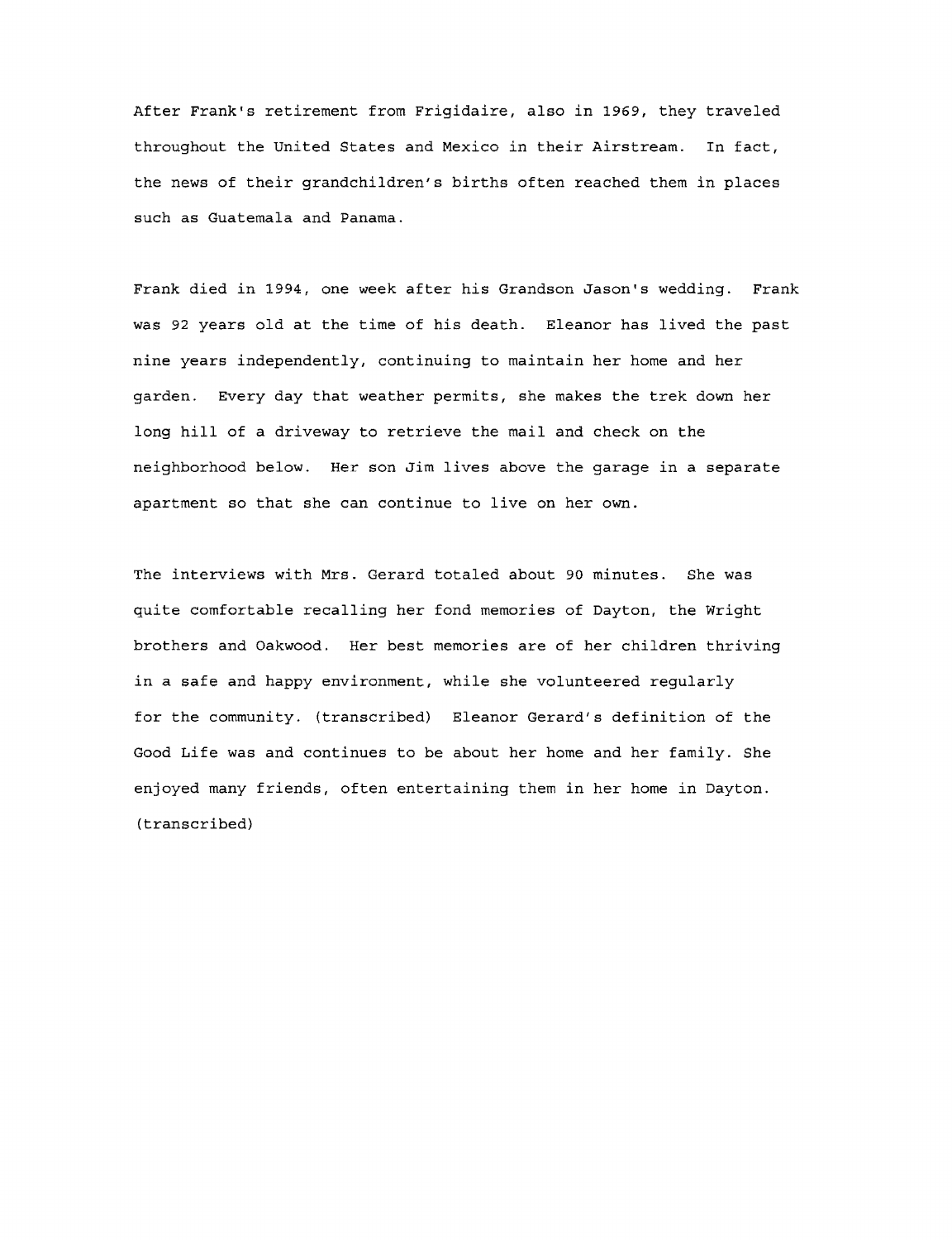# $N$ OTE -  $I\!I$  'Il give you  $n$ eek!

**Oral History Jenifer Gerard March 3, 2003** 

Interview with Eleanor Gerard, January 21,2003

.<br>ለ/ Mr. and Mrs. Frank Gerard moved to Dayton, Ohio 1929 from Tacoma, Washington. <sup>A</sup> Frank began work as a Chemical Engineer for Frigidaire in July, 1929. They had three children: Jim Gerard, born in 1933, Cyntha Gerard born in 1936 and Jane Elizabeth (Betsy), born in 1939. For a short-time, they lived in Syracuse New York when Frank was loaned out by Frigidaire.

- JG: Where did you live when you came home from Syracuse?
- EG: We gave up our home in Syracuse, we have movies about that... it had a wonderful backyard with a rock garden ... So, let's see. When we came (back) to Dayton we stayed on Corona Avenue across from what is now 206 with one of the engineers from Frigidaire. We rented a house on Corona Avenue down the line about a block.
- JG: Do you remember the house number?
- EG: I don't remember the house number but I can find the house. And it was small, only had two bedrooms in it. And we lived there one month. I remember that we had to buy the kitchen linoleum for \$25. One of the Oakwood teachers had paid for that linoleum and the woman who owned the house was a tightwad and she lived on Lonsdale Avenue. And that's the linoleum story.

So 206 was available and it had three bedrooms. We thought it was time to get more space, so that's where we lived when Betsy was born.

JG: That was 1939?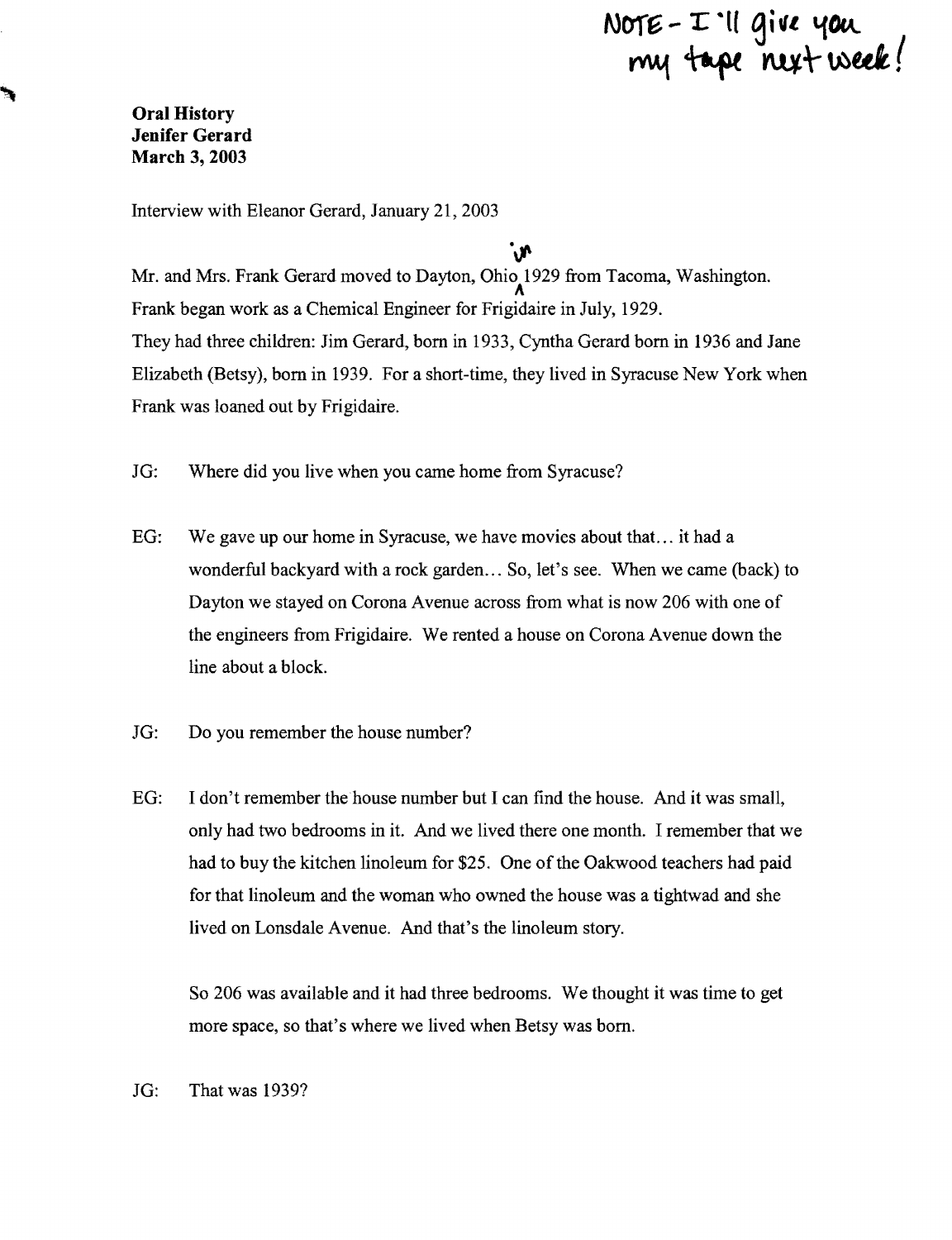- EG: 1939. I remember the 12 year old boy who lived next door and who's property started where our driveway was. He made a command: He said, now you stay off of my property. This is my land and we own this.<sup>\*</sup> That was our welcome to Corona Avenue.
- JG: So when did you buy your first house?
- EG: It was 15 Forrer Blvd.
- JG: When did you buy it?
- EG: In 1940. We moved there March 7, 1940 and of course, we still didn't have much money. The depression was still on.
- JG: How did you decide to buy the house?
- EG: Well, I went out with the real estate agent, a couple in fact, I hired a babysitter and went out with them. The  $2^{nd}$ , a nice older man, showed me this house. Oh, by the way, (at) the Corona House, we had to walk on a board to shovel coke into the furnace and it was a pain in the neck! We had to do our own furnace work.
- JG: Now, where did the coke come from?

•

EG: Oh, they delivered it. There was always a door right beside in these old basements, there's always a window or door and they had a room where you could put the coke and they later became storage cabinets.

The day I went out with this man, who's name was something like Eisenhowser, Eisenburg or something and he showed me 15 Forrer blvd and as I walked upstairs and saw the house, first of all I saw there was a great big living room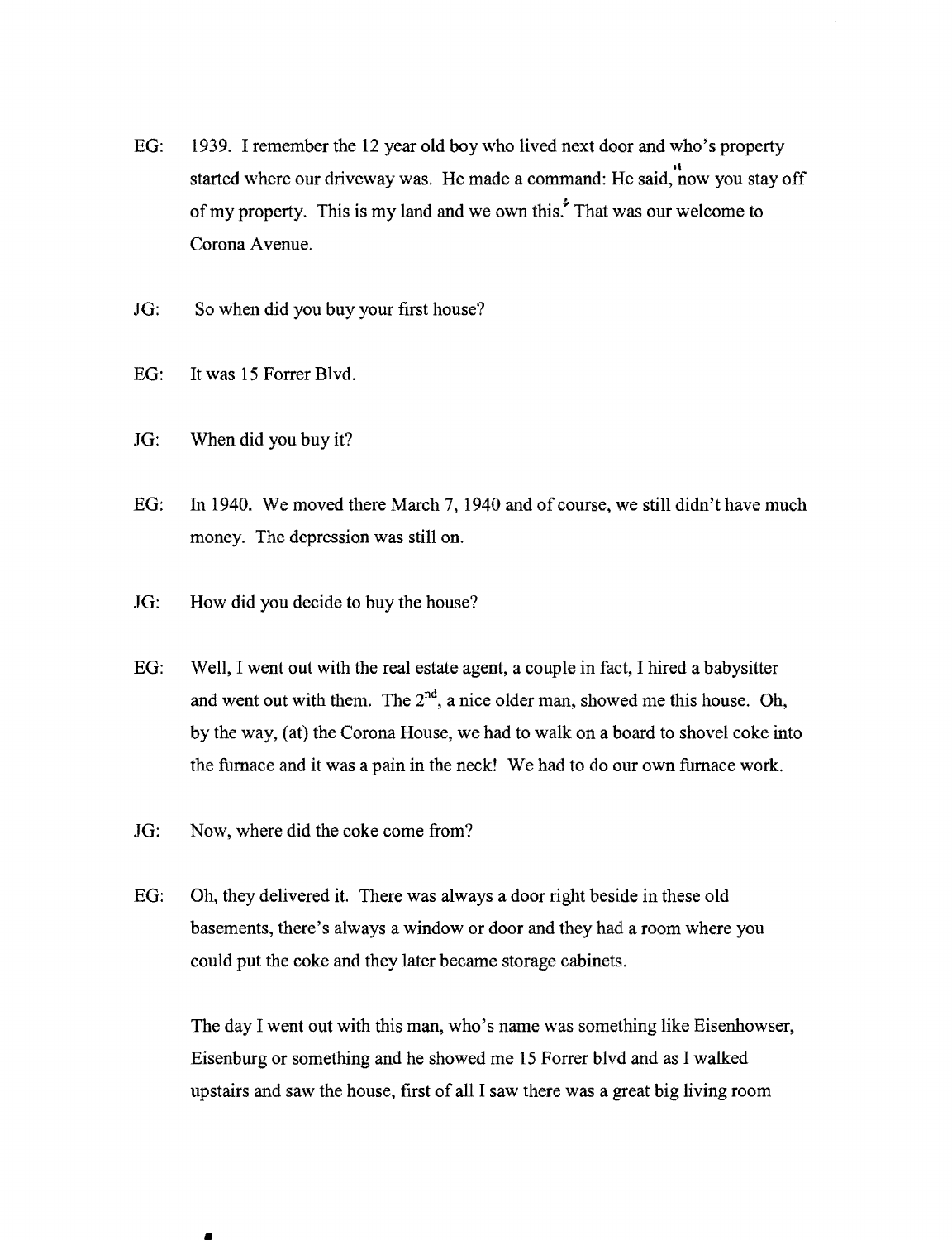across the front and there was room for my piano. I still played the piano quite a bit. And when I went upstairs and found that the upstairs was just as warm as the downstairs, I was thrilled to pieces. And I thought, a beautiful big house and so that, I was happy that we could even look at it. So when Frank came home from work, I yelled out, "I found it! I found it!" After going through several houses with tiny living rooms and not too much space I finally found this.

There was this nice retired Colonel somewhere in the Frigidaire world who wanted to help out this young engineer by the name of Frank (Gerard) and he loaned him \$1000 for the down payment. Of course we paid it back as fast as we could. But meanwhile we had a good place to live and a warm house. It had a lot of heat. There was a big furnace, they'd put in a modem heater and then later on Frigidaire was playing around with furnaces and so we got one of those rather cheap and that was more of a modem furnace. At one time we had two furnaces going – two furnaces in the basement.

- JG: So what did you and Gramps do for fun? At this point, you'd bought your house, you had three kids. Did you go to dinner, dancing? There was the theatre?
- EG: We had friends who entertained us. Of course we entertained people too. Simple; nobody had much money to spend. We belonged to a bridge club and everything.
- . JG: And you went to church?
	- EG: Well, we didn't have any Sunday school to send the kids to. We sent them to St. Paul's and there was so much hilarity there in the Sunday mornings when we'd take them down there, I couldn't stand it. Kids running their fingers down the plano... so.
	- EG: Oh, the first day we were at Forrer Blvd, you must hear this, there was a great big apple tree in the backyard and there was nothing but rotten apples all over the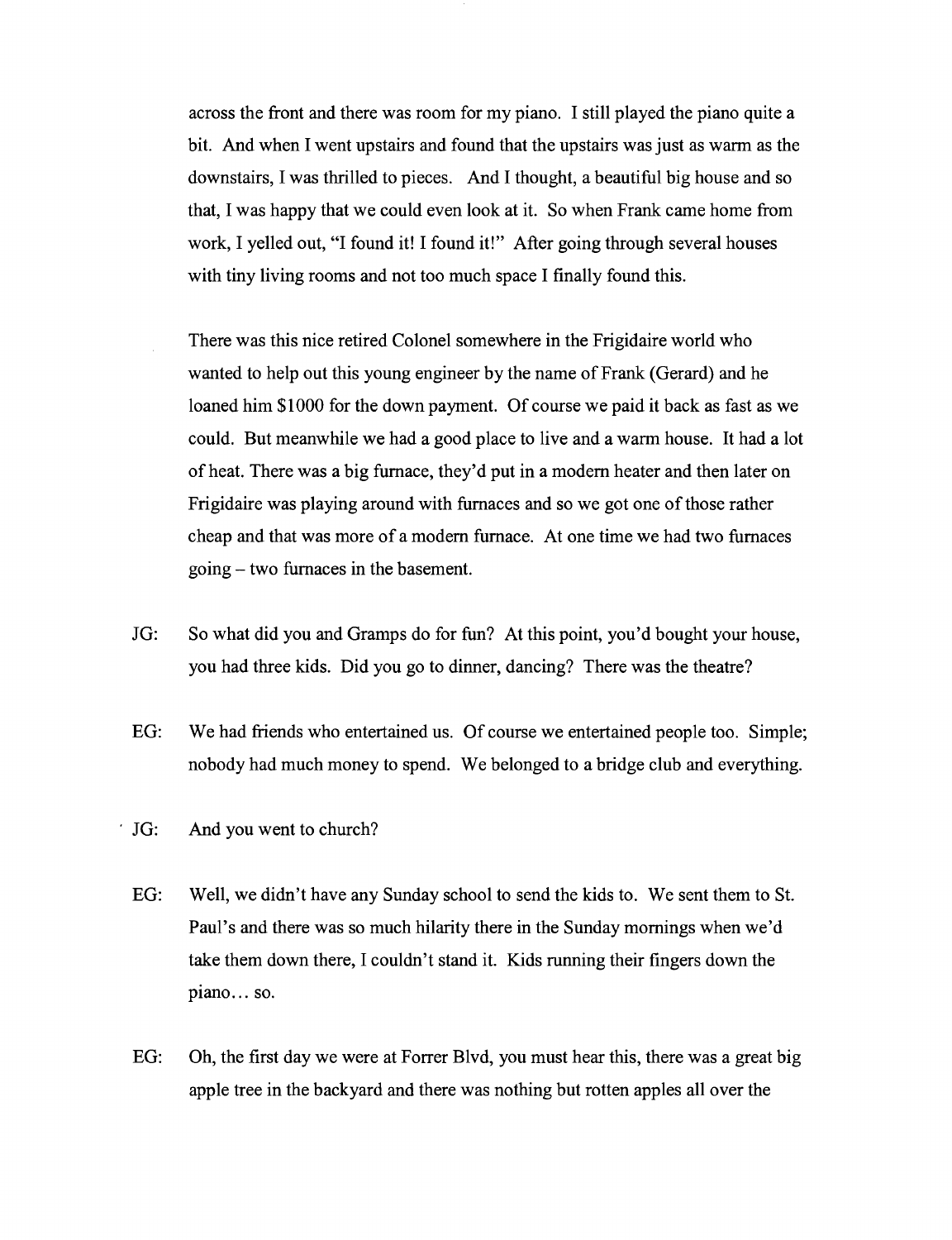driveway and the doctor next door, Dr. Brown, had an apple tree just like that, so there were rotten apples all over the place. So I was amused by this, the way Frank tells it, he was in the back yard and the President of Winters bank, Ike Jones, who lived right behind us on Lonsdale, he came over, and he said, "What are your plans, Gerard?" And Frank, being quick on the trigger, said, "Do I have to have a plan?" That was his introduction. We later became close friends .... do I have to have a plan?

- EG: So Frank, being interested in gardening and all, he right away, still in 1940, I remember because my mother visited me then and she sat out there on a log. Frank was taking down this big apple tree. And the mother of the couple next door on the other side, I was told, got worked up because Frank was taking down that apple tree. So, Frank dug up a place where he'd have a flower garden. And he planted that first winter he planted rye and vetch.
- JG: What's that?
- EG: Oh, it's a plant that supplied food for the soil. A wheat-like thing. So in the spring, he shoveled that under and he planted the most beautiful petunia bed that filled most of the backyard, and there was some lawn. It was always a showplace.
- JG: So what did you do while Gramps was working and you had all these kids?
- EG: Well, the days were so wonderful and the kids were interested in school. I never had to help with the school work or do a book report or anything, so I became involved in volunteer work. Somehow or other, this was before my hospital volunteer work. Oh I know, the Oakwood clubhouse was opened up for a youth center. That building hadn't been used for 20 years. It used to be a clubhouse for the people of Oakwood. Actually, this table came from there.
- JG: The wagon wheel table! You don't call that the wagon wheel do you?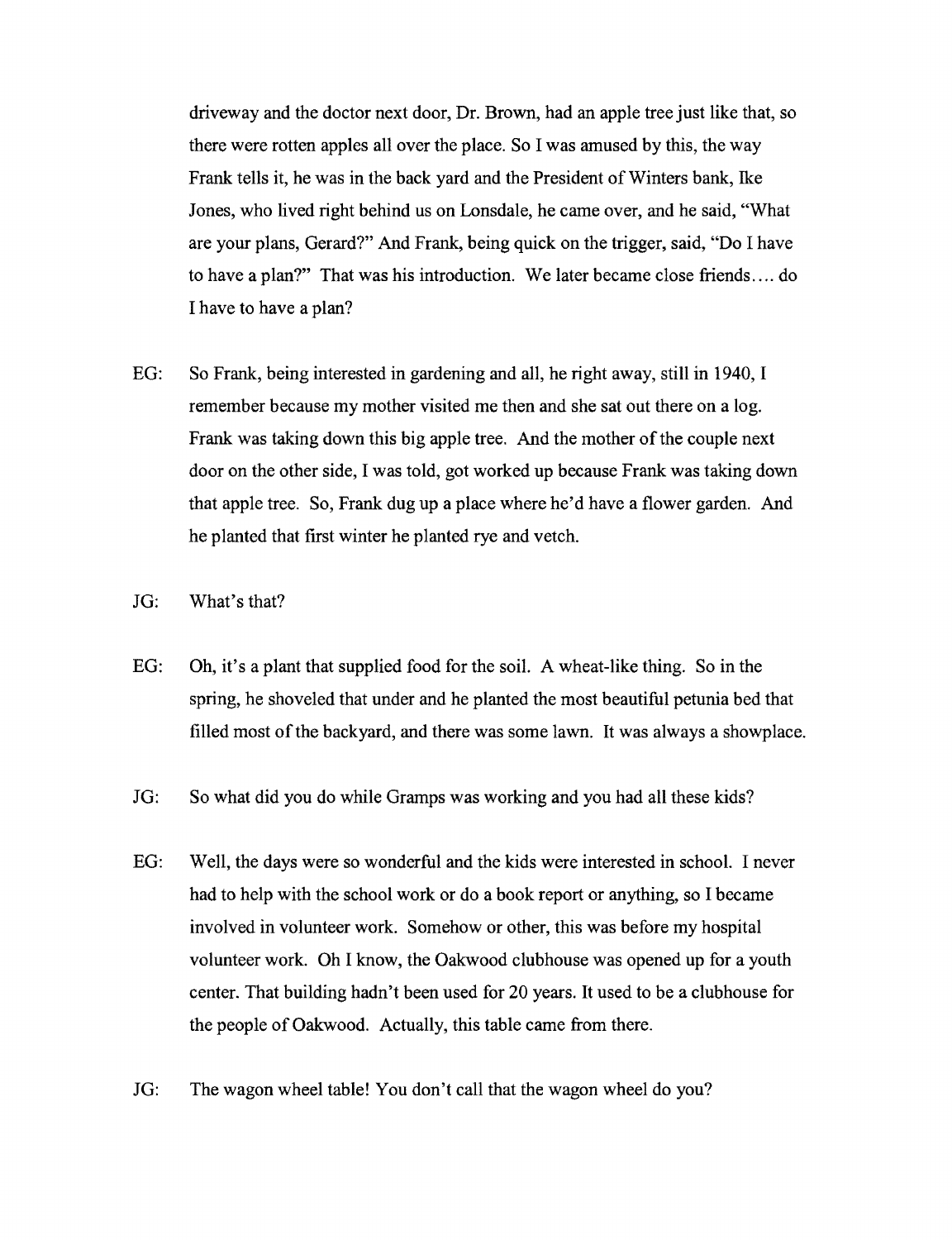EG: Yeah, it has a hole in the middle where there was an umbrella on each table. Somehow or another I got involved with Keith Wilson who had a decorating shop on South Main Street, and he being a citizen of Oakwood, volunteered (that) if  $I$ would get 40 women to volunteer to make the draperies for the Oakwood center, why, he would teach, he would have his women teach us how to make draperies and line them. I always thought you had to work on the floor, but he let us use the big tables. So for three weeks, we made all the draperies for the clubhouse and it was a big thrill.

Second Interview: March 2, 2003

- JG: I want to ask you about the Wright Brothers!
- EG: Oh well, gosh...
- JG: What was your first memory of the Wright Brothers?
- EG: Well, having been born in 1903, the year that the Wright brothers flew the first plane, of course I don't remember those days. But it never occurred to me that I would shake hands with Orville Wright. It happened. Let's see, Cynthia must have been in the  $4<sup>th</sup>$  grade, Betsy was younger. I got involved with being a Campfire leader, it compared to Girl Scouts. Katherine Hadler, who was the librarian at Wright library, was a neighbor of the Wright's. She lived right across the street in that corner house. She was interested in the Campfire girls, so it happened that each year there was a donut drive. The Girl Scouts had their cookie drive, we had donuts and by the way, all the donuts ended up in my dining room on Forrer Blvd. That was the center of the place.

So she had arranged for me and my coworker, Ann Woodall to go to Orville Wrights' house during his lunch period. There was a young man with a Jeep and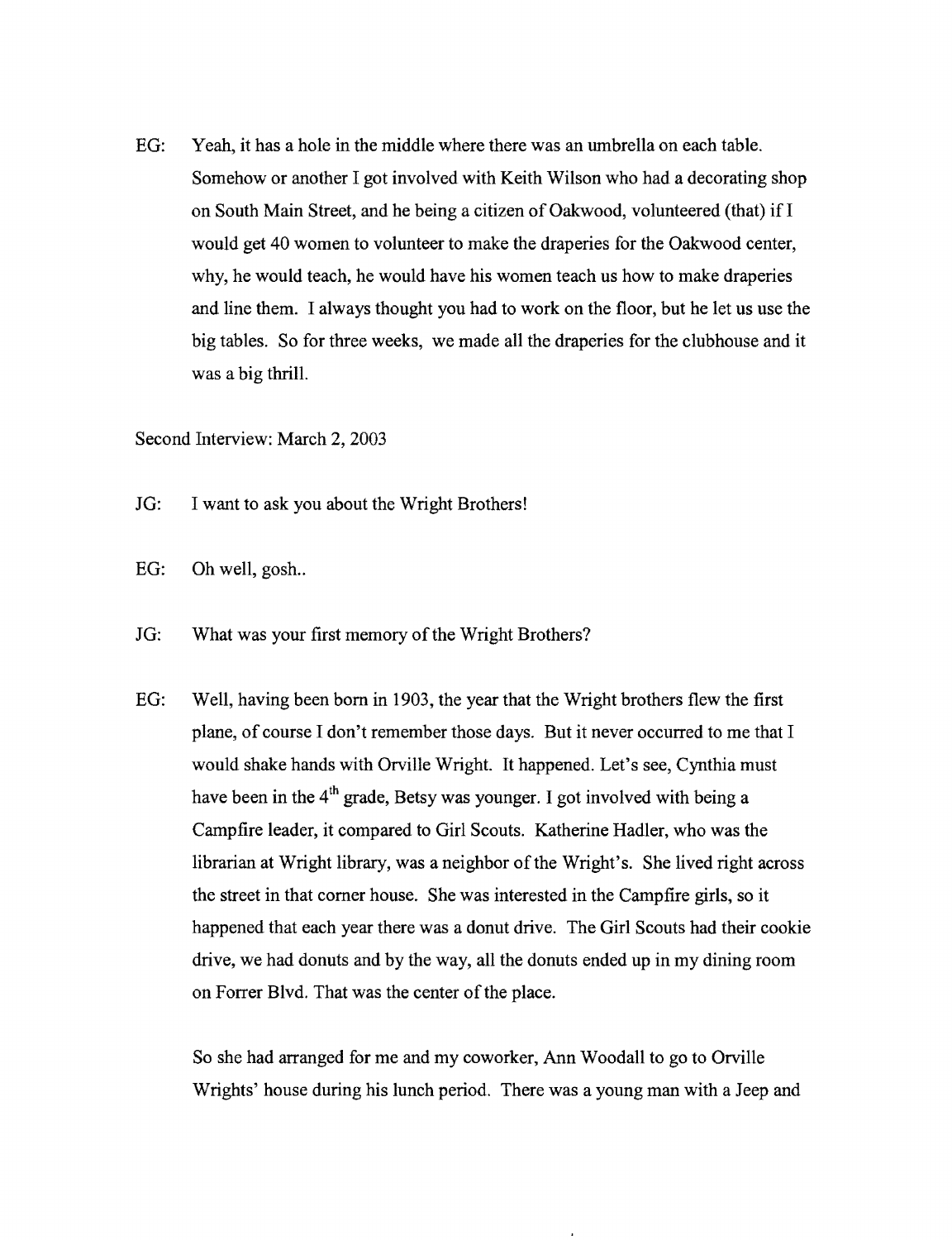he put all the Campfire girls in the Jeep and we drove somehow over to Wright's house. Oh, it was such a big moment. The girls stayed outside. But Carrie, the housekeeper, who was with Orville from age 16 until her 80's escorted us into the Wright house. Orville was having his lunch which she prepared and served. She escorted us into the living room. The living room used to be dark wood and of the old style, but I've seen it since and it's all painted light. But here right by the fireplace, was a large, overstuffed worn-out chair, and it was, well, Carrie said to Ann and me, "I tried  $-1$  intend to get that chair and ottoman out to be recovered", but she said, "Mr. Wright wants that there every night!" There was a book lamp (?) that came down over his head, holding the books and a light and this ottoman. Holding the pillow on the ottoman was a great big safety pin! So my friend Ann punched me and I punched her and we giggled a little bit. We said, "it's just like home!" I have a picture of that home and by the way the chair is in the room where all of his trophies are. The trophies were moved into just one small room after they did over the whole house. There's a great big metal trophy hanging on one wall that France had given Mr.Wright after flying. 1 remember that. I saw it later when I asked to take some relatives through the Wright House. I was thrilled to pieces when the woman announced that, "This is the room where Charles Lindbergh slept." He was a guest there. I wondered since, what if Carrie was a student and could write well, what a story she would have after being with him all those years.

### JG: Do you remember when he died?

EG: Yes, he died in 1948. Going back, I must include this. I never thought I'd shake hands with Orville Wright, but later on, Frank was elected to join the Wright Library board and he was on that board for 23 years as secretary and treasurer. He signed every check that went out of that library. He had a lot to do with it. The light that stands over the library at night, he was instrumental in installing that. Getting everything in order. So it wasn't too many years ago, when my granddaughter Julie was here.